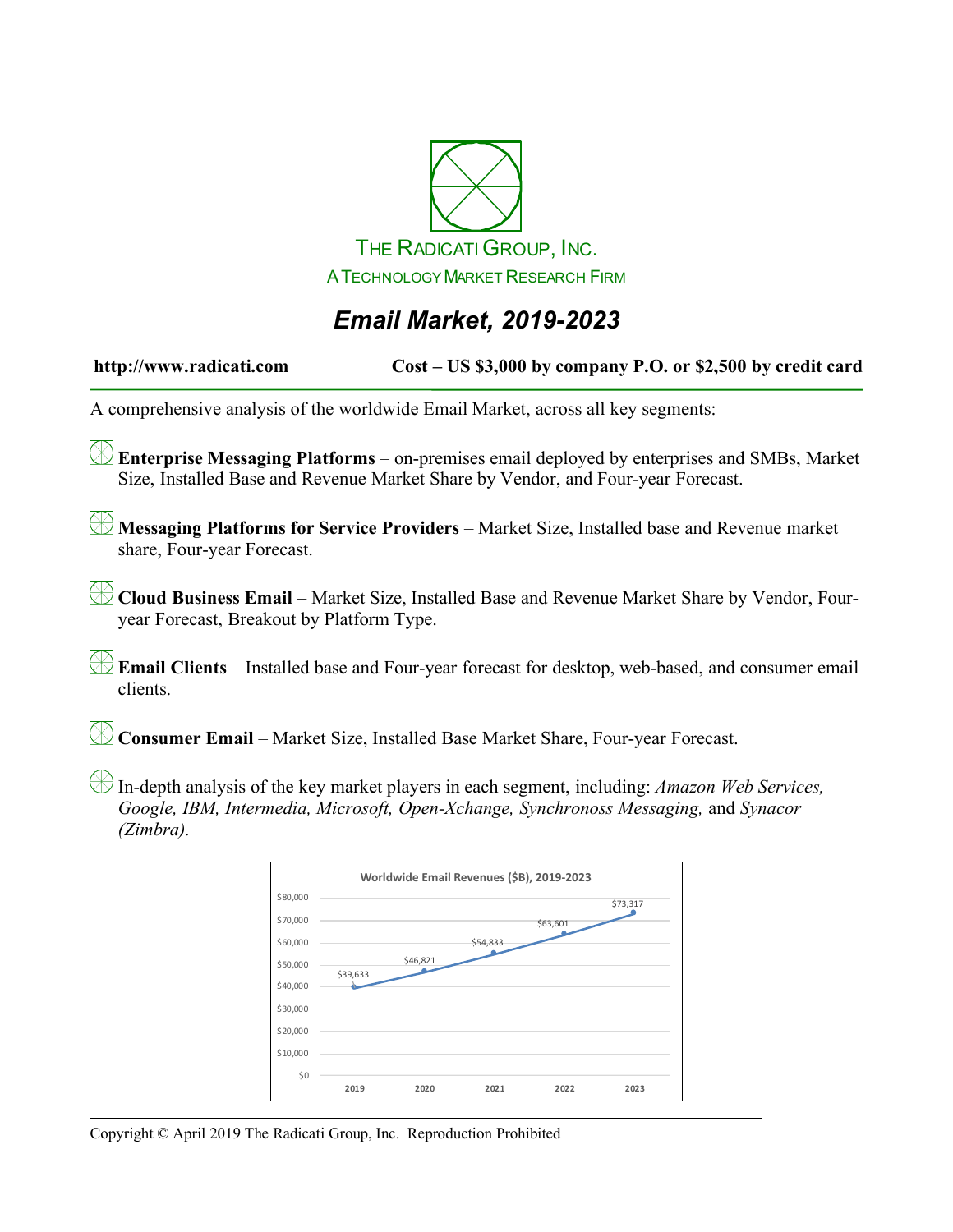## **TABLE OF CONTENTS**

| 1.3.4 ENTERPRISE MESSAGING PLATFORMS INSTALLED BASE BY BUSINESS SIZE23     |  |
|----------------------------------------------------------------------------|--|
|                                                                            |  |
| 1.4.1 MESSAGING PLATFORMS FOR SERVICE PROVIDERS MARKET SHARE BY VENDOR29   |  |
| 1.4.2 MESSAGING PLATFORMS FOR SERVICE PROVIDERS FORECAST32                 |  |
| 1.4.3 MESSAGING PLATFORMS FOR SERVICE PROVIDERS INSTALLED BASE BY REGION33 |  |
| 1.4.4 MESSAGING PLATFORMS FOR SERVICE PROVIDERS REVENUE BY REGION35        |  |
|                                                                            |  |
|                                                                            |  |
|                                                                            |  |
|                                                                            |  |
|                                                                            |  |
| 1.5.5 CLOUD BUSINESS EMAIL INSTALLED BASE BY PLATFORM TYPE46               |  |
|                                                                            |  |
|                                                                            |  |
|                                                                            |  |
|                                                                            |  |
|                                                                            |  |
|                                                                            |  |
|                                                                            |  |
|                                                                            |  |
|                                                                            |  |
|                                                                            |  |
|                                                                            |  |
|                                                                            |  |
|                                                                            |  |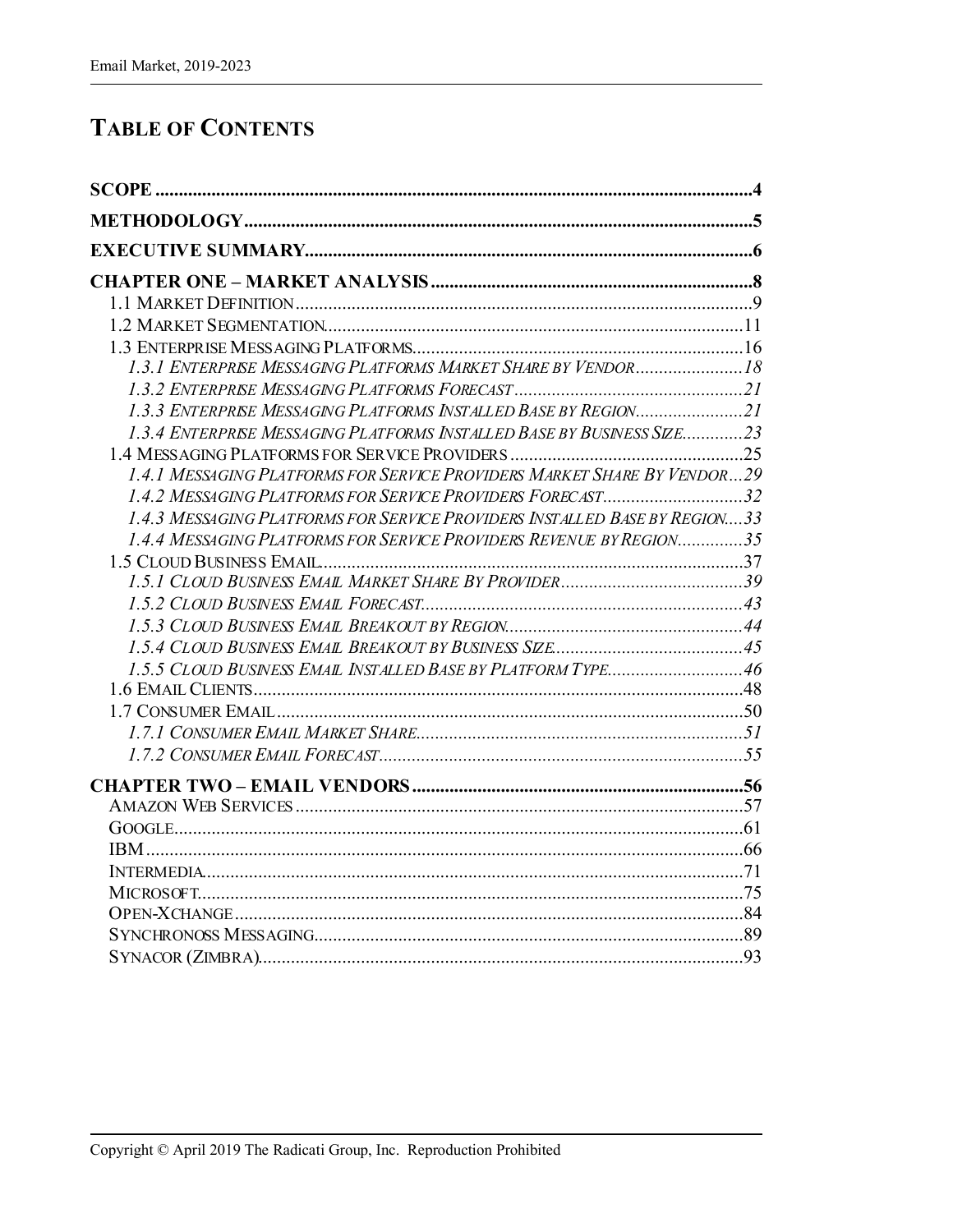# **LIST OF FIGURES**

| Figure 1: Email Market Segmentation                                                    | 12          |
|----------------------------------------------------------------------------------------|-------------|
|                                                                                        | .14         |
| Figure 3: Email Revenue by Segment, 2019 & 2023                                        | 15          |
|                                                                                        | 20          |
| Figure 5: Enterprise Messaging Platforms - Revenue Market Share, 2019                  | .20         |
| Figure 6: Enterprise Messaging Platforms – IB by Region, 2019 & 2023                   | 23          |
| Figure 7: Enterprise Messaging Platforms – IB by Business Size, 2019 & 2023            | 25          |
| Figure 8: Messaging Platforms for Service Providers – IB Market Share, 2019            | .31         |
| Figure 9: Messaging Platforms for Service Providers – Revenue Market Share, 2019       | .31         |
| Figure 10: Messaging Platforms for Service Providers - Revenue Forecast, 2019-2023     | 33          |
| Figure 11: Messaging Platforms for Service Providers – IB by Region, 2019 & 2023       | .34         |
| Figure 12: Messaging Platforms for Service Providers – Revenue by Region, 2019 & 2023. | $\ldots$ 36 |
| Figure 13: Cloud Business Email - IB Market Share, 2019                                | .42         |
|                                                                                        | .42         |
| Figure 15: Cloud Business Email – Revenue Forecast, 2019-2023                          | .44         |
| Figure 16: Cloud Business Email - IB by Region, 2019 & 2023.                           | 45          |
| Figure 17: Cloud Business Email - IB by Business Size, 2019 & 2023.                    | .46         |

### **LIST OF TABLES**

| Table 3: Worldwide Email Users, 2019-2023                                                  |  |
|--------------------------------------------------------------------------------------------|--|
|                                                                                            |  |
|                                                                                            |  |
|                                                                                            |  |
|                                                                                            |  |
| Table 8: Enterprise Messaging Platforms - Market Share by Vendor, 201919                   |  |
| Table 9: Enterprise Messaging Platforms - IB & Revenue Forecast, 2019-2023                 |  |
| Table 10: Enterprise Messaging Platforms – IB by Region, 2019-202322                       |  |
| Table 11: Enterprise Messaging Platforms – IB by Business Size, 2019 - 202324              |  |
|                                                                                            |  |
| Table 13: Messaging Platforms for Service Providers – IB & Revenue Market Share, 201930    |  |
| Table 14: Messaging Platforms for Service Providers – IB & Revenue Forecast, 2019 - 202332 |  |
| Table 15: Messaging Platforms for Service Providers - IB by Region, 2019-202334            |  |
| Table 16: Messaging Platforms for Service Providers – Revenue by Region, 2019 – 202336     |  |
|                                                                                            |  |
|                                                                                            |  |
|                                                                                            |  |
|                                                                                            |  |
|                                                                                            |  |
|                                                                                            |  |